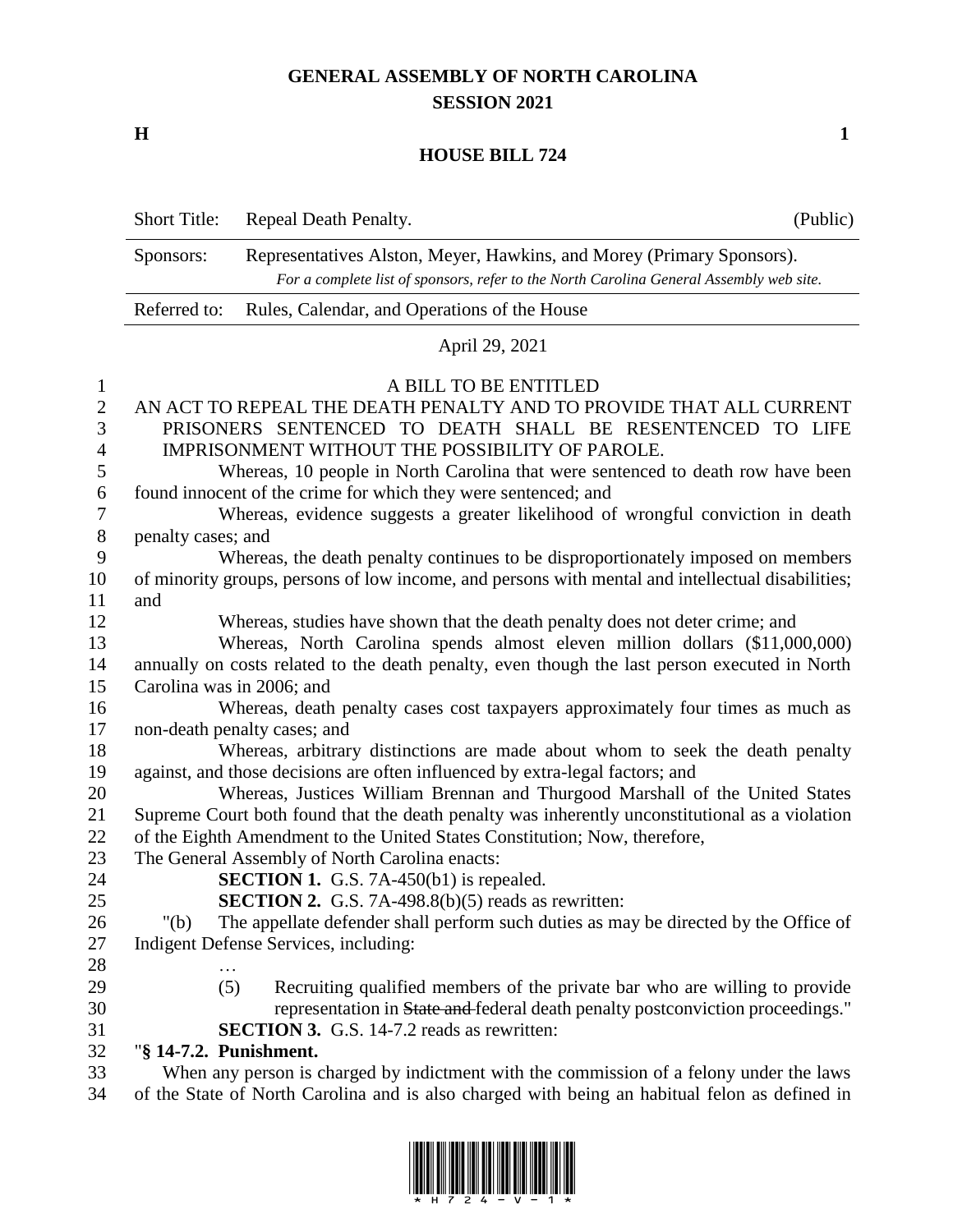|                   |                        | <b>General Assembly Of North Carolina</b>                                                                                                                                                            | <b>Session 2021</b> |
|-------------------|------------------------|------------------------------------------------------------------------------------------------------------------------------------------------------------------------------------------------------|---------------------|
| $\mathbf{1}$      |                        | G.S. 14-7.1, he must, upon conviction, be sentenced and punished as an habitual felon, as in this                                                                                                    |                     |
| $\mathbf{2}$<br>3 |                        | Chapter provided, except in those cases where the death penalty or a life sentence is imposed."<br>SECTION 4. G.S. 14-7.8 reads as rewritten:                                                        |                     |
| $\overline{4}$    | "§ 14-7.8. Punishment. |                                                                                                                                                                                                      |                     |
| $\mathfrak s$     |                        | When a person is charged by indictment with the commission of a violent felony and is also                                                                                                           |                     |
| 6                 |                        | charged with being a violent habitual felon as defined in G.S. 14-7.7, the person must, upon                                                                                                         |                     |
| 7                 |                        | conviction, be sentenced in accordance with this Article, except in those cases where the death                                                                                                      |                     |
| $8\,$             |                        | penalty is imposed. Article."                                                                                                                                                                        |                     |
| 9                 |                        | <b>SECTION 5.</b> G.S. 14-7.12 reads as rewritten:                                                                                                                                                   |                     |
| 10                |                        | "§ 14-7.12. Sentencing of violent habitual felons.                                                                                                                                                   |                     |
| 11                |                        | A person who is convicted of a violent felony and of being a violent habitual felon must,                                                                                                            |                     |
| 12                |                        | upon conviction (except where the death penalty is imposed), conviction, be sentenced to life                                                                                                        |                     |
| 13                |                        | imprisonment without parole. Life imprisonment without parole means that the person will spend                                                                                                       |                     |
| 14                |                        | the remainder of the person's natural life in prison. The sentencing judge may not suspend the                                                                                                       |                     |
| 15                |                        | sentence and may not place the person sentenced on probation. Sentences for violent habitual                                                                                                         |                     |
| 16                |                        | felons imposed under this Article shall run consecutively with and shall commence at the                                                                                                             |                     |
| 17                |                        | expiration of any other sentence being served by the person."                                                                                                                                        |                     |
| 18                |                        | <b>SECTION 6.</b> G.S. 14-17(a) reads as rewritten:                                                                                                                                                  |                     |
| 19                | "(a)                   | A murder which shall be perpetrated by means of a nuclear, biological, or chemical                                                                                                                   |                     |
| 20                |                        | weapon of mass destruction as defined in G.S. 14-288.21, poison, lying in wait, imprisonment,                                                                                                        |                     |
| 21                |                        | starving, torture, or by any other kind of willful, deliberate, and premeditated killing, or which                                                                                                   |                     |
| 22                |                        | shall be committed in the perpetration or attempted perpetration of any arson, rape or a sex                                                                                                         |                     |
| 23                |                        | offense, robbery, kidnapping, burglary, or other felony committed or attempted with the use of a<br>deadly weapon shall be deemed to be murder in the first degree, a Class A felony, and any person |                     |
| 24<br>25          |                        | who commits such murder shall be punished with death or imprisonment in the State's prison for                                                                                                       |                     |
| 26                |                        | life without parole as the court shall determine pursuant to G.S. 15A-2000, except that any such                                                                                                     |                     |
| 27                |                        | person who was under 18 years of age at the time of the murder shall be punished in accordance                                                                                                       |                     |
| 28                |                        | with Part 2A of Article 81B of Chapter 15A of the General Statutes."                                                                                                                                 |                     |
| 29                |                        | <b>SECTION 7.</b> G.S. 15-176.1 is repealed.                                                                                                                                                         |                     |
| 30                |                        | <b>SECTION 8.</b> Article 17A and Article 19 of Chapter 15 of the General Statutes are                                                                                                               |                     |
| 31                | repealed.              |                                                                                                                                                                                                      |                     |
| 32                |                        | SECTION 9. G.S. 15A-268(a6) reads as rewritten:                                                                                                                                                      |                     |
| 33                | $"({\rm a6})"$         | The evidence described by subsection (a1) of this section shall be preserved for the                                                                                                                 |                     |
| 34                | following period:      |                                                                                                                                                                                                      |                     |
| 35                | $\leftrightarrow$      | For conviction resulting in a sentence of death, until execution.                                                                                                                                    |                     |
| 36                | (2)                    | For conviction resulting in a sentence of life without parole, until the death of                                                                                                                    |                     |
| 37                |                        | the convicted person.                                                                                                                                                                                |                     |
| 38                | (3)                    | For conviction of any homicide, sex offense, assault, kidnapping, burglary,                                                                                                                          |                     |
| 39                |                        | robbery, arson or burning, for which a Class B1-E felony punishment is                                                                                                                               |                     |
| 40                |                        | imposed, the evidence shall be preserved during the period of incarceration                                                                                                                          |                     |
| 41                |                        | and mandatory supervised release, including sex offender registration                                                                                                                                |                     |
| 42                |                        | pursuant to Article 27A of Chapter 14 of the General Statutes, except in cases                                                                                                                       |                     |
| 43                |                        | where the person convicted entered and was convicted on a plea of guilty, in                                                                                                                         |                     |
| 44                |                        | which case the evidence shall be preserved for the earlier of three years from                                                                                                                       |                     |
| 45                |                        | the date of conviction or until released.                                                                                                                                                            |                     |
| 46<br>47          | (4)                    | Biological evidence collected as part of a criminal investigation of any<br>homicide or rape, in which no charges are filed, shall be preserved for the                                              |                     |
| 48                |                        | period of time that the crime remains unsolved.                                                                                                                                                      |                     |
| 49                | (5)                    | A custodial agency in custody of biological evidence unrelated to a criminal                                                                                                                         |                     |
| 50                |                        | investigation or prosecution referenced by subdivision $(1)$ , $(2)$ , $(3)$ , or $(4)$ of                                                                                                           |                     |
|                   |                        |                                                                                                                                                                                                      |                     |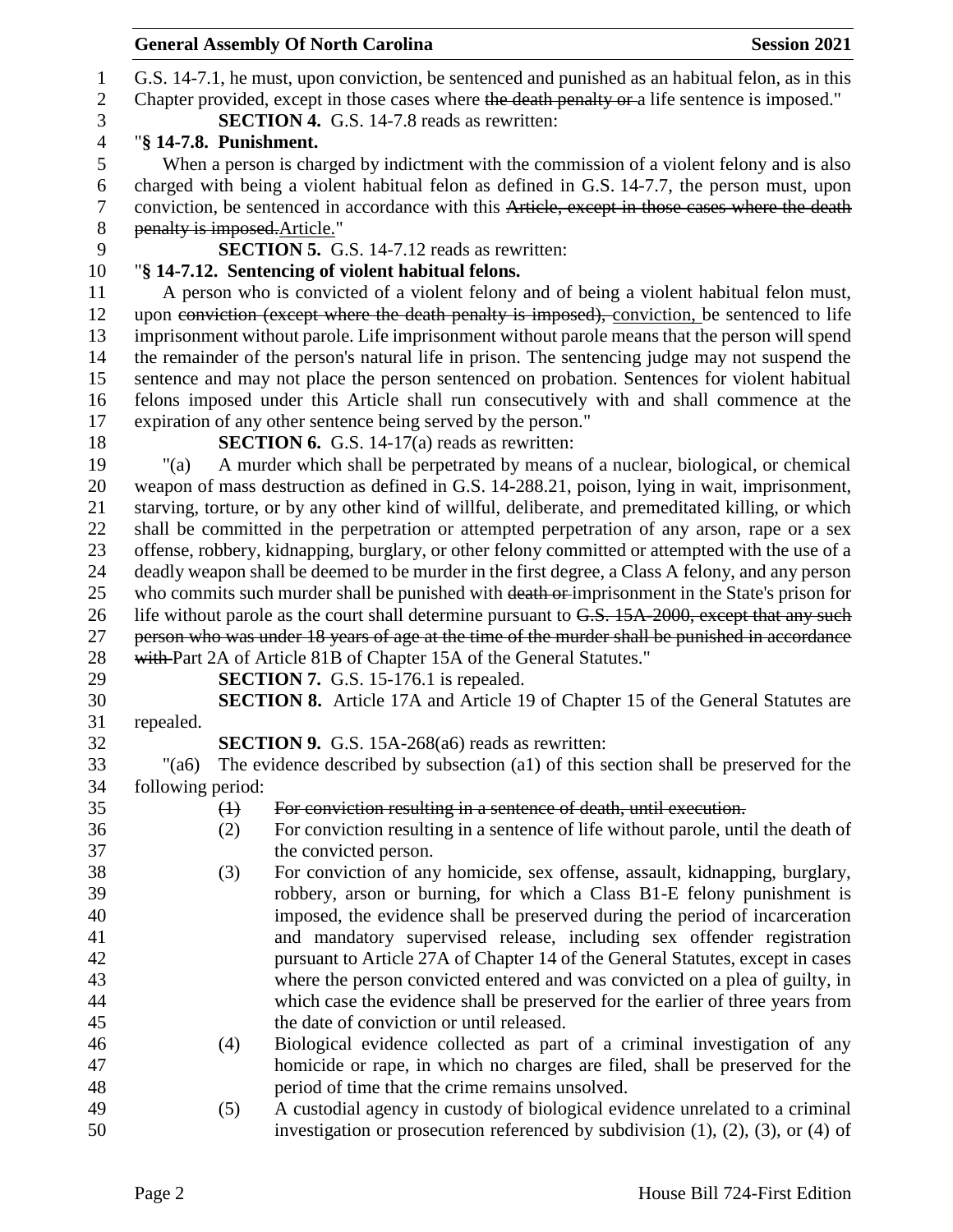|                               | <b>General Assembly Of North Carolina</b>                                                                                                                                                        | <b>Session 2021</b> |
|-------------------------------|--------------------------------------------------------------------------------------------------------------------------------------------------------------------------------------------------|---------------------|
|                               | this subsection may dispose of the evidence in accordance with the rules of                                                                                                                      |                     |
| (6)                           | the agency.<br>Notwithstanding the retention requirements in subdivisions (1) through (5) of                                                                                                     |                     |
|                               | this subsection, at any time after collection and prior to or at the time of<br>disposition of the case at the trial court level, if the evidence collected as part                              |                     |
|                               | of the criminal investigation is of a size, bulk, or physical character as to<br>render retention impracticable or should be returned to its rightful owner, the                                 |                     |
|                               | State may petition the court for retention of samples of the biological evidence                                                                                                                 |                     |
|                               | in lieu of the actual physical evidence. After giving any defendant charged in                                                                                                                   |                     |
|                               | connection with the case an opportunity to be heard, the court may order that                                                                                                                    |                     |
|                               | the collecting agency take reasonable measures to remove or preserve for                                                                                                                         |                     |
|                               | retention portions of evidence likely to contain biological evidence related to<br>the offense through cuttings, swabs, or other means consistent with Crime                                     |                     |
|                               | Laboratory minimum guidelines in a quantity sufficient to permit DNA testing                                                                                                                     |                     |
|                               | before returning or disposing of the evidence."                                                                                                                                                  |                     |
|                               | <b>SECTION 10.</b> G.S. 15A-734 reads as rewritten:                                                                                                                                              |                     |
|                               | "§ 15A-734. Arrest without a warrant.                                                                                                                                                            |                     |
|                               | The arrest of a person may be lawfully made also by any peace officer or a private person,                                                                                                       |                     |
|                               | without a warrant, upon reasonable information that the accused stands charged in the courts of                                                                                                  |                     |
|                               | a state with a crime punishable by death or imprisonment for a term exceeding one year, but                                                                                                      |                     |
|                               | when so arrested the accused must be taken before a judge or magistrate with all practicable                                                                                                     |                     |
|                               | speed, and complaint must be made against him under oath setting forth the ground for the arrest<br>as in G.S. 15A-733; and thereafter his answer shall be heard as if he had been arrested on a |                     |
| warrant."                     |                                                                                                                                                                                                  |                     |
|                               | <b>SECTION 11.</b> G.S. 15A-736 reads as rewritten:                                                                                                                                              |                     |
|                               | "§ 15A-736. Bail in certain cases; conditions of bond.                                                                                                                                           |                     |
|                               | Unless the offense with which the prisoner is charged is shown to be an offense punishable                                                                                                       |                     |
|                               | by death or life imprisonment under the laws of the state in which it was committed, a judge or                                                                                                  |                     |
|                               | magistrate in this State may admit the person arrested to bail by bond, with sufficient sureties,                                                                                                |                     |
|                               | and in such sum as he deems proper, conditioned for his appearance before him at a time specified                                                                                                |                     |
|                               | in such bond, and for his surrender, to be arrested upon the warrant of the Governor of this State."                                                                                             |                     |
|                               | SECTION 12. G.S. 15A-1201(b) reads as rewritten:                                                                                                                                                 |                     |
| " $(b)$                       | Waiver of Right to Jury Trial. $-$ A defendant accused of any criminal offense for<br>which the State is not seeking a sentence of death-in superior court may, knowingly and                    |                     |
|                               | voluntarily, in writing or on the record in the court and with the consent of the trial judge, waive                                                                                             |                     |
|                               | the right to trial by jury. When a defendant waives the right to trial by jury under this section, the                                                                                           |                     |
|                               | jury is dispensed with as provided by law, and the whole matter of law and fact, to include all                                                                                                  |                     |
|                               | factors referred to in G.S. 20-179 and subsections (a1) and (a3) of G.S. 15A-1340.16, shall be                                                                                                   |                     |
|                               | heard and judgment given by the court. If a motion for joinder of co-defendants is allowed, there                                                                                                |                     |
|                               | shall be a jury trial unless all defendants waive the right to trial by jury, or the court, in its                                                                                               |                     |
| discretion, severs the case." |                                                                                                                                                                                                  |                     |
|                               | SECTION 13. Part 2 of Article 81B of Chapter 15A of the General Statutes is                                                                                                                      |                     |
|                               | amended by adding a new section to read:                                                                                                                                                         |                     |
|                               | "§ 15A-1340.13A. Death penalty abolished.                                                                                                                                                        |                     |
|                               | Notwithstanding any other provision of law, no crime shall be punishable by death."<br><b>SECTION 14.</b> G.S. 15A-1340.17 $(c)$ reads as rewritten:                                             |                     |
| $"({\rm c})$                  | Punishments for Each Class of Offense and Prior Record Level; Punishment Chart                                                                                                                   |                     |
|                               | Described. – The authorized punishment for each class of offense and prior record level is as                                                                                                    |                     |
|                               | specified in the chart below. Prior record levels are indicated by the Roman numerals placed                                                                                                     |                     |
|                               | horizontally on the top of the chart. Classes of offense are indicated by the letters placed vertically                                                                                          |                     |
|                               | on the left side of the chart. Each cell on the chart contains the following components:                                                                                                         |                     |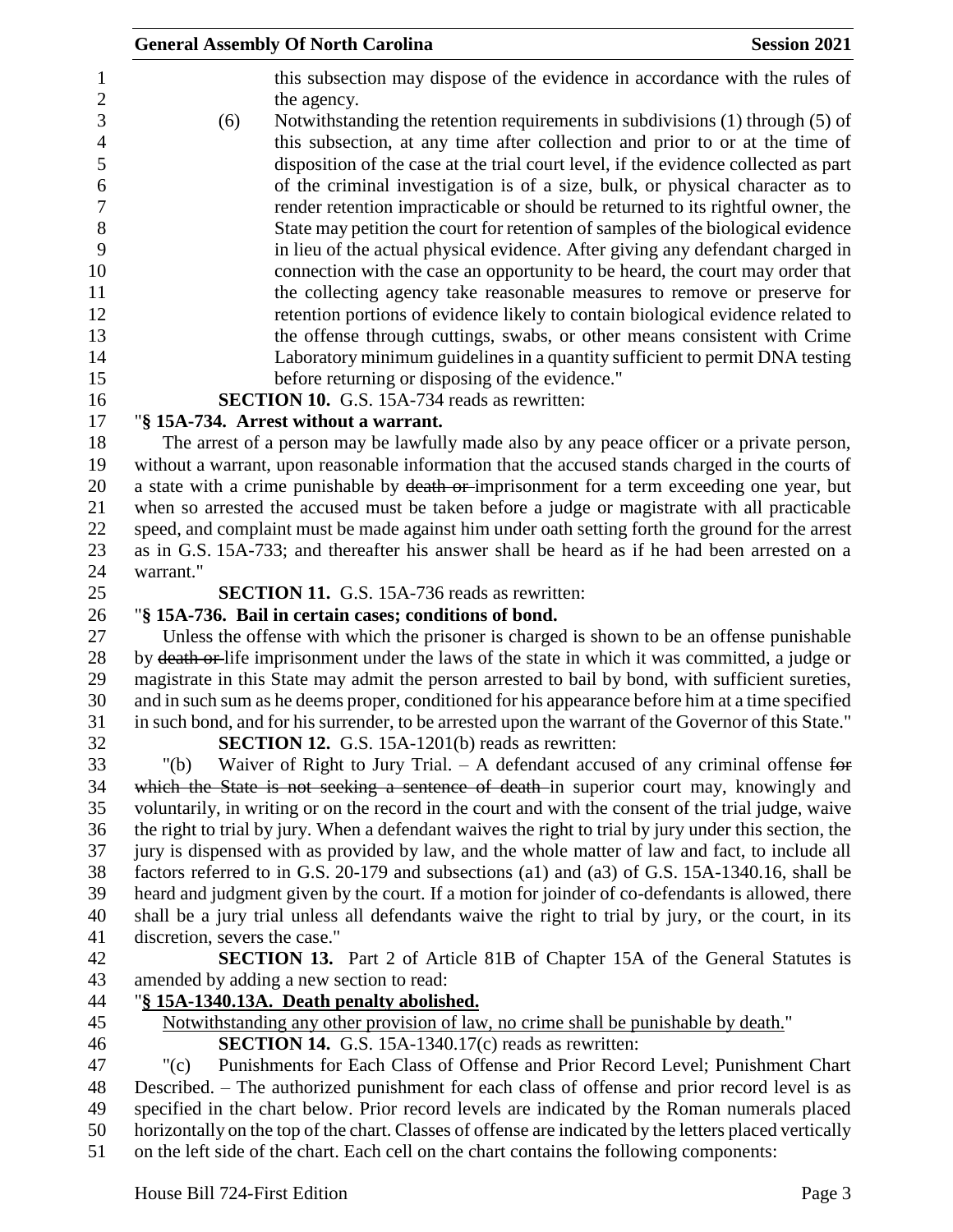|                |              |              | <b>General Assembly Of North Carolina</b> |                                         |                                                              |              | <b>Session 2021</b>                                                                  |
|----------------|--------------|--------------|-------------------------------------------|-----------------------------------------|--------------------------------------------------------------|--------------|--------------------------------------------------------------------------------------|
|                | (1)          |              |                                           |                                         |                                                              |              | A sentence disposition or dispositions: "C" indicates that a community               |
|                |              |              |                                           |                                         |                                                              |              | punishment is authorized; "I" indicates that an intermediate punishment is           |
|                |              |              |                                           |                                         |                                                              |              | authorized; "A" indicates that an active punishment is authorized; and "Life         |
|                |              |              |                                           |                                         |                                                              |              | Imprisonment Without Parole" indicates that the defendant shall be                   |
|                |              |              |                                           |                                         | imprisoned for the remainder of the prisoner's natural life. |              |                                                                                      |
|                | (2)          |              |                                           |                                         |                                                              |              | A presumptive range of minimum durations, if the sentence of imprisonment            |
|                |              |              |                                           |                                         |                                                              |              | is neither aggravated or mitigated; any minimum term of imprisonment in that         |
|                |              |              |                                           |                                         |                                                              |              | range is permitted unless the court finds pursuant to G.S. 15A-1340.16 that an       |
|                |              |              |                                           |                                         |                                                              |              | aggravated or mitigated sentence is appropriate. The presumptive range is the        |
|                |              |              |                                           | middle of the three ranges in the cell. |                                                              |              |                                                                                      |
|                |              |              |                                           |                                         |                                                              |              |                                                                                      |
|                | (3)          |              |                                           |                                         |                                                              |              | A mitigated range of minimum durations if the court finds pursuant to                |
|                |              |              |                                           |                                         |                                                              |              | G.S. 15A-1340.16 that a mitigated sentence of imprisonment is justified; in          |
|                |              |              |                                           |                                         |                                                              |              | such a case, any minimum term of imprisonment in the mitigated range is              |
|                |              |              |                                           |                                         |                                                              |              | permitted. The mitigated range is the lower of the three ranges in the cell.         |
|                | (4)          |              |                                           |                                         |                                                              |              | An aggravated range of minimum durations if the court finds pursuant to              |
|                |              |              |                                           |                                         |                                                              |              | G.S. 15A-1340.16 that an aggravated sentence of imprisonment is justified; in        |
|                |              |              |                                           |                                         |                                                              |              | such a case, any minimum term of imprisonment in the aggravated range is             |
|                |              |              |                                           |                                         |                                                              |              | permitted. The aggravated range is the higher of the three ranges in the cell.       |
|                |              |              |                                           | PRIOR RECORD LEVEL                      |                                                              |              |                                                                                      |
|                | I            | $\mathbf{I}$ | III                                       | IV                                      | V                                                            | VI           |                                                                                      |
|                | $0-1$ Pt     | $2-5$ Pts    | $6-9$ Pts                                 | 10-13 Pts                               | 14-17 Pts                                                    | $18 + P$ ts  |                                                                                      |
| A              |              |              |                                           |                                         |                                                              |              | Life Imprisonment With Parole or Without Parole, or Death, as Established by Statute |
|                | $\mathbf{A}$ | $\mathbf{A}$ | A                                         | $\overline{A}$                          | A                                                            | $\mathbf{A}$ | <b>DISPOSITION</b>                                                                   |
|                | 240-300      | 276-345      | 317-397                                   | 365-456                                 | Life Imprisonment                                            |              | Aggravated                                                                           |
|                |              |              |                                           |                                         | <b>Without Parole</b>                                        |              |                                                                                      |
| B <sub>1</sub> | 192-240      | 221-276      | 254-317                                   | 292-365                                 | 336-420                                                      | 386-483      | <b>PRESUMPTIVE</b>                                                                   |
|                | 144-192      | 166-221      | 190-254                                   | 219-292                                 | 252-336                                                      | 290-386      | Mitigated                                                                            |
|                | $\mathbf{A}$ | A            | A                                         | $\mathbf{A}$                            | A                                                            | A            | <b>DISPOSITION</b>                                                                   |
|                | 157-196      | 180-225      | 207-258                                   | 238-297                                 | 273-342                                                      | 314-393      | Aggravated                                                                           |
| <b>B2</b>      | 125-157      | 144-180      | 165-207                                   | 190-238                                 | 219-273                                                      | 251-314      | <b>PRESUMPTIVE</b>                                                                   |
|                | 94-125       | 108-144      | 124-165                                   | 143-190                                 | 164-219                                                      | 189-251      | Mitigated                                                                            |
|                |              |              |                                           |                                         |                                                              |              |                                                                                      |
|                | A            | $\mathbf{A}$ | A                                         | $\mathbf{A}$                            | A                                                            | $\mathbf{A}$ | <b>DISPOSITION</b>                                                                   |
|                | 73-92        | 83-104       | 96-120                                    | 110-138                                 | 127-159                                                      | 146-182      | Aggravated                                                                           |
| $\mathcal{C}$  | 58-73        | 67-83        | 77-96                                     | 88-110                                  | 101-127                                                      | 117-146      | <b>PRESUMPTIVE</b>                                                                   |
|                | 44-58        | 50-67        | 58-77                                     | 66-88                                   | 76-101                                                       | 87-117       | Mitigated                                                                            |
|                | A            | $\mathbf{A}$ | $\mathbf{A}$                              | $\mathbf{A}$                            | $\mathbf{A}$                                                 | $\mathbf{A}$ | <b>DISPOSITION</b>                                                                   |
|                | 64-80        | 73-92        | 84-105                                    | 97-121                                  | 111-139                                                      | 128-160      | Aggravated                                                                           |
| D              | 51-64        | 59-73        | 67-84                                     | 78-97                                   | 89-111                                                       | 103-128      | <b>PRESUMPTIVE</b>                                                                   |
|                | 38-51        | 44-59        | 51-67                                     | 58-78                                   | 67-89                                                        | 77-103       | Mitigated                                                                            |
|                | I/A          | I/A          | A                                         | $\mathbf{A}$                            | A                                                            | A            | <b>DISPOSITION</b>                                                                   |
|                | 25-31        | 29-36        | 33-41                                     | 38-48                                   | 44-55                                                        | 50-63        | Aggravated                                                                           |
| E              | $20 - 25$    | 23-29        | 26-33                                     | 30-38                                   | 35-44                                                        | $40 - 50$    | <b>PRESUMPTIVE</b>                                                                   |
|                | 15-20        | 17-23        | $20 - 26$                                 | 23-30                                   | 26-35                                                        | 30-40        | Mitigated                                                                            |
|                | I/A          | I/A          | I/A                                       | $\mathbf{A}$                            | $\mathbf{A}$                                                 | $\mathbf{A}$ | <b>DISPOSITION</b>                                                                   |
|                | 16-20        | 19-23        | 21-27                                     | 25-31                                   | 28-36                                                        | 33-41        | Aggravated                                                                           |
| $\mathbf F$    | $13 - 16$    | $15-19$      | 17-21                                     | $20 - 25$                               | 23-28                                                        | 26-33        | <b>PRESUMPTIVE</b>                                                                   |
|                | $10-13$      | $11 - 15$    | 13-17                                     | 15-20                                   | 17-23                                                        | $20 - 26$    | Mitigated                                                                            |
|                | I/A          | I/A          | I/A                                       | I/A                                     | A                                                            | $\mathbf{A}$ | <b>DISPOSITION</b>                                                                   |
|                | 13-16        | $14 - 18$    | 17-21                                     | 19-24                                   | 22-27                                                        | 25-31        | Aggravated                                                                           |
|                |              |              |                                           |                                         |                                                              |              |                                                                                      |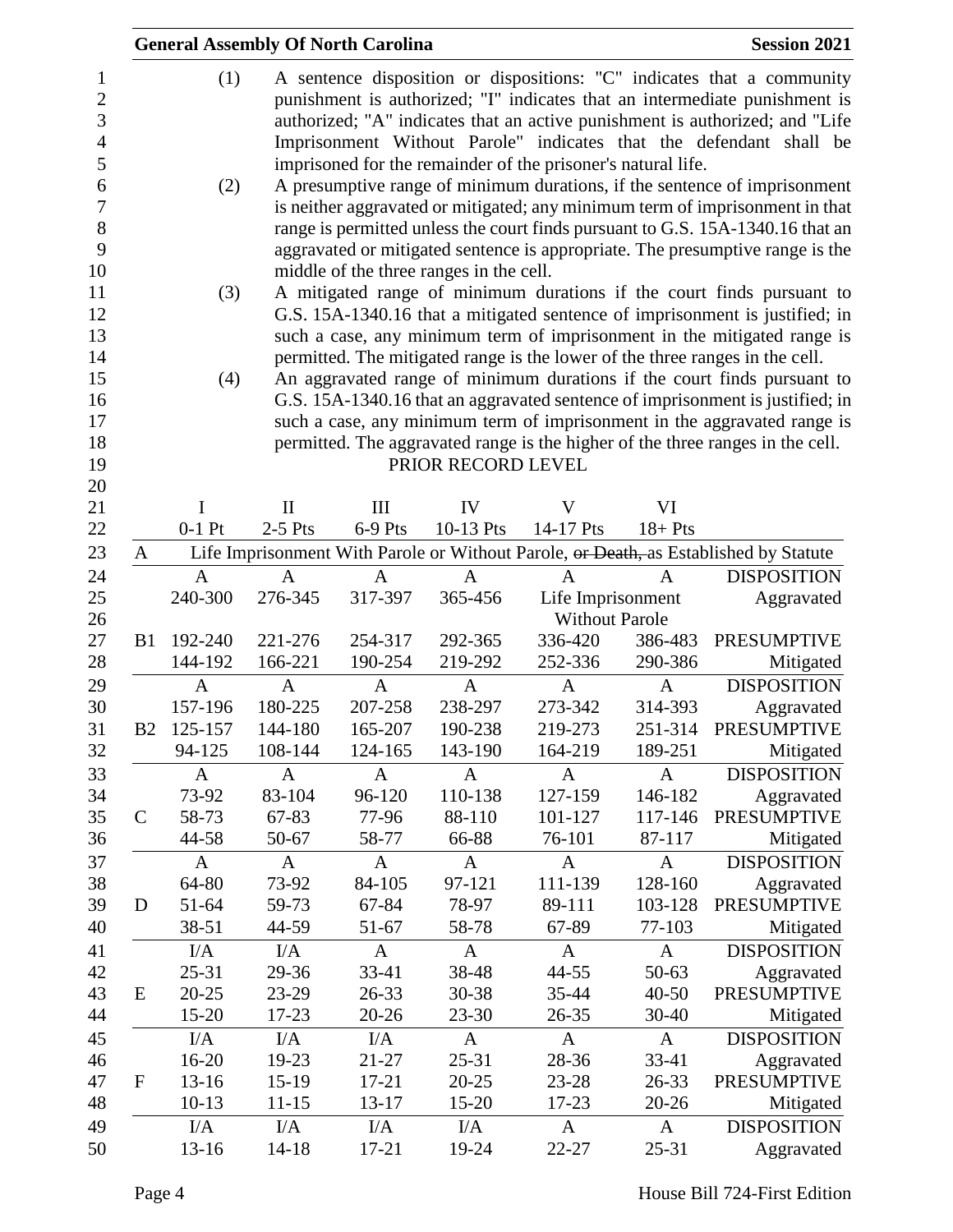|   |                                   |                | <b>General Assembly Of North Carolina</b> |                                                      |                                                              |              | <b>Session 2021</b>                                                                                                                                             |
|---|-----------------------------------|----------------|-------------------------------------------|------------------------------------------------------|--------------------------------------------------------------|--------------|-----------------------------------------------------------------------------------------------------------------------------------------------------------------|
| G | $10-13$                           | $12 - 14$      | $13 - 17$                                 | $15-19$                                              | 17-22                                                        | $20 - 25$    | <b>PRESUMPTIVE</b>                                                                                                                                              |
|   | $8 - 10$                          | $9 - 12$       | $10-13$                                   | $11 - 15$                                            | 13-17                                                        | $15 - 20$    | Mitigated                                                                                                                                                       |
|   | C/IA                              | $VA$           | I/A                                       | I/A                                                  | I/A                                                          | $\mathbf{A}$ | <b>DISPOSITION</b>                                                                                                                                              |
|   | $6 - 8$                           | $8 - 10$       | $10 - 12$                                 | $11 - 14$                                            | $15-19$                                                      | $20 - 25$    | Aggravated                                                                                                                                                      |
| H | $5 - 6$                           | $6 - 8$        | $8 - 10$                                  | $9 - 11$                                             | $12 - 15$                                                    | $16 - 20$    | <b>PRESUMPTIVE</b>                                                                                                                                              |
|   | $4 - 5$                           | $4 - 6$        | $6 - 8$                                   | $7-9$                                                | $9 - 12$                                                     | $12 - 16$    | Mitigated                                                                                                                                                       |
|   | $\mathsf{C}$                      | C/I            | $\mathbf I$                               | $VA$                                                 | I/A                                                          | I/A          | <b>DISPOSITION</b>                                                                                                                                              |
|   | $6 - 8$                           | $6 - 8$        | $6 - 8$                                   | $8 - 10$                                             | $9 - 11$                                                     | $10 - 12$    | Aggravated                                                                                                                                                      |
| I | $4 - 6$                           | $4 - 6$        | $5 - 6$                                   | $6 - 8$                                              | $7-9$                                                        | $8 - 10$     | <b>PRESUMPTIVE</b>                                                                                                                                              |
|   | $3 - 4$                           | $3 - 4$        | $4 - 5$                                   | $4 - 6$                                              | $5 - 7$                                                      | $6 - 8$      | Mitigated"                                                                                                                                                      |
|   |                                   |                |                                           | <b>SECTION 15.</b> G.S. 15A-1415 reads as rewritten: |                                                              |              |                                                                                                                                                                 |
|   |                                   |                |                                           |                                                      |                                                              |              | "\\$ 15A-1415. Grounds for appropriate relief which may be asserted by defendant after                                                                          |
|   |                                   |                | verdict; limitation as to time.           |                                                      |                                                              |              |                                                                                                                                                                 |
|   | (a)                               |                |                                           |                                                      |                                                              |              | At any time after verdict, a noncapital defendant by motion may seek appropriate                                                                                |
|   |                                   |                |                                           |                                                      |                                                              |              | relief upon any of the grounds enumerated in this section. In a capital case, a postconviction                                                                  |
|   |                                   |                |                                           |                                                      |                                                              |              | motion for appropriate relief shall be filed within 120 days from the latest of the following:                                                                  |
|   | $\bigoplus$                       |                |                                           |                                                      |                                                              |              | The court's judgment has been filed, but the defendant failed to perfect a                                                                                      |
|   |                                   | timely appeal; |                                           |                                                      |                                                              |              |                                                                                                                                                                 |
|   | (2)                               |                |                                           |                                                      |                                                              |              | The mandate issued by a court of the appellate division on direct appeal                                                                                        |
|   |                                   |                |                                           |                                                      |                                                              |              | pursuant to N.C.R. App. P. 32(b) and the time for filing a petition for writ of<br>certiorari to the United States Supreme Court has expired without a petition |
|   |                                   | being filed;   |                                           |                                                      |                                                              |              |                                                                                                                                                                 |
|   | $\left(3\right)$                  |                |                                           |                                                      |                                                              |              | The United States Supreme Court denied a timely petition for writ of certiorari                                                                                 |
|   |                                   |                |                                           |                                                      |                                                              |              | of the decision on direct appeal by the Supreme Court of North Carolina;                                                                                        |
|   | (4)                               |                |                                           |                                                      |                                                              |              | Following the denial of discretionary review by the Supreme Court of North                                                                                      |
|   |                                   |                |                                           |                                                      |                                                              |              | Carolina, the United States Supreme Court denied a timely petition for writ of                                                                                  |
|   |                                   |                |                                           |                                                      |                                                              |              | certiorari seeking review of the decision on direct appeal by the North                                                                                         |
|   |                                   |                | <b>Carolina Court of Appeals;</b>         |                                                      |                                                              |              |                                                                                                                                                                 |
|   | $\left(5\right)$                  |                |                                           |                                                      |                                                              |              | The United States Supreme Court granted the defendant's or the State's timely                                                                                   |
|   |                                   |                |                                           |                                                      |                                                              |              | petition for writ of certiorari of the decision on direct appeal by the Supreme                                                                                 |
|   |                                   |                |                                           |                                                      |                                                              |              | Court of North Carolina or North Carolina Court of Appeals, but subsequently                                                                                    |
|   |                                   |                |                                           |                                                      | left the defendant's conviction and sentence undisturbed; or |              |                                                                                                                                                                 |
|   | $\left( 6 \right)$                |                |                                           |                                                      |                                                              |              | The appointment of postconviction counsel for an indigent capital defendant.                                                                                    |
|   | $\cdots$                          |                |                                           |                                                      |                                                              |              |                                                                                                                                                                 |
|   | (c)                               |                |                                           |                                                      |                                                              |              | Notwithstanding the time limitations herein, a defendant at any time after verdict may                                                                          |
|   |                                   |                |                                           |                                                      |                                                              |              | by a motion for appropriate relief, raise the ground that evidence is available which was unknown                                                               |
|   |                                   |                |                                           |                                                      |                                                              |              | or unavailable to the defendant at the time of trial, which could not with due diligence have been                                                              |
|   |                                   |                |                                           |                                                      |                                                              |              | discovered or made available at that time, including recanted testimony, and which has a direct                                                                 |
|   |                                   |                |                                           |                                                      |                                                              |              | and material bearing upon the defendant's eligibility for the death penalty or the defendant's guilt                                                            |
|   |                                   |                |                                           |                                                      |                                                              |              | or innocence. A motion based upon such newly discovered evidence must be filed within a                                                                         |
|   | reasonable time of its discovery. |                |                                           |                                                      |                                                              |              |                                                                                                                                                                 |
|   | $\ldots$ "                        |                |                                           |                                                      |                                                              |              |                                                                                                                                                                 |
|   |                                   |                |                                           |                                                      | <b>SECTION 16.</b> G.S. 15A-1419(e) reads as rewritten:      |              |                                                                                                                                                                 |
|   | "(e)                              |                |                                           |                                                      |                                                              |              | For the purposes of subsection (b) of this section, a fundamental miscarriage of justice                                                                        |
|   | only results if:                  |                |                                           |                                                      |                                                              |              |                                                                                                                                                                 |
|   | (1)                               |                |                                           |                                                      |                                                              |              | The defendant establishes that more likely than not, but for the error, no                                                                                      |
|   |                                   |                |                                           |                                                      |                                                              |              | reasonable fact finder would have found the defendant guilty of the underlying                                                                                  |
|   |                                   |                | offense; oroffense.                       |                                                      |                                                              |              |                                                                                                                                                                 |
|   | (2)                               |                |                                           |                                                      |                                                              |              | The defendant establishes by clear and convincing evidence that, but for the                                                                                    |
|   |                                   |                |                                           |                                                      |                                                              |              | error, no reasonable fact finder would have found the defendant eligible for                                                                                    |
|   |                                   |                | the death penalty.                        |                                                      |                                                              |              |                                                                                                                                                                 |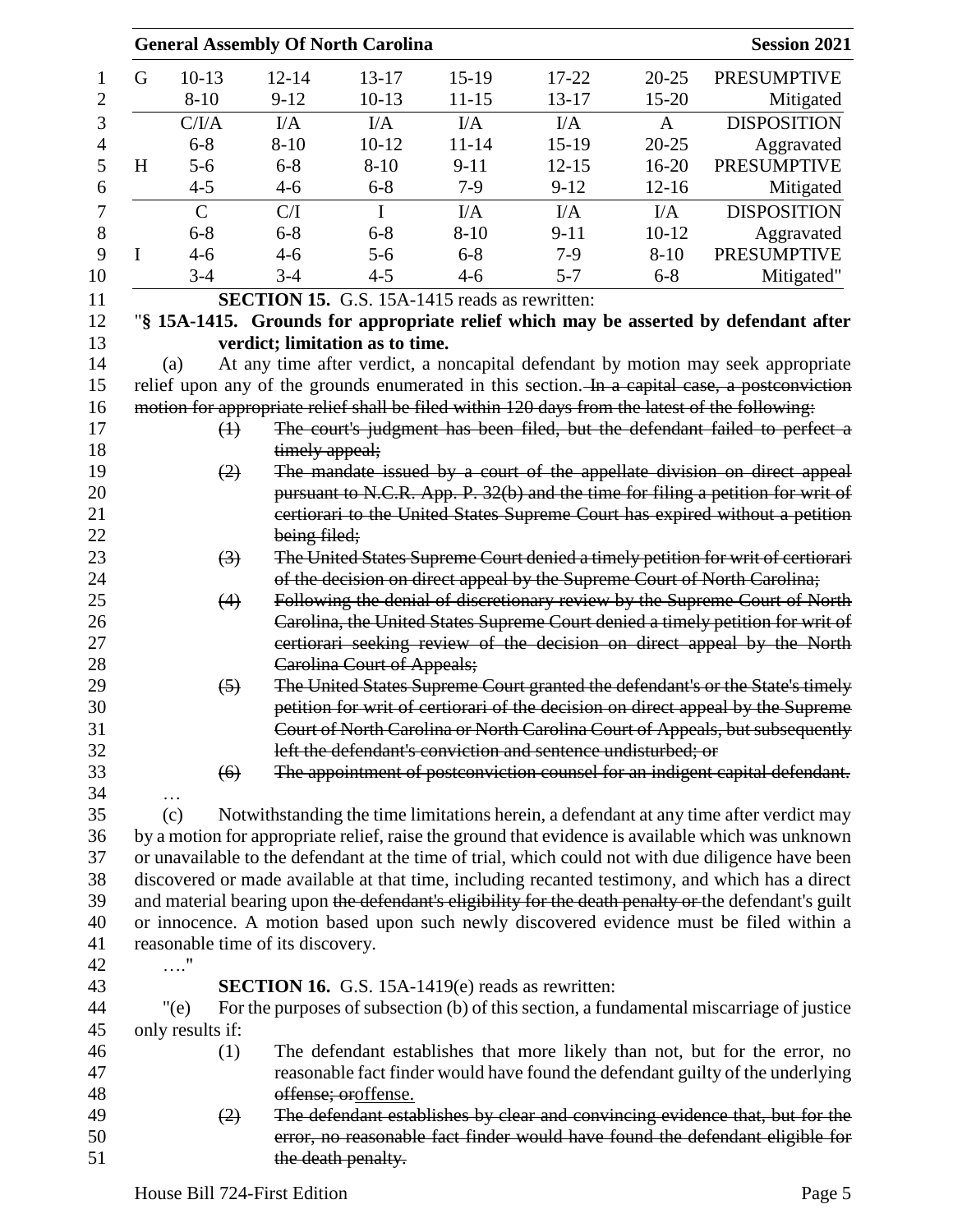## **General Assembly Of North Carolina Session 2021**

| 1              | A defendant raising a claim of newly discovered evidence of factual innocence or ineligibility    |  |
|----------------|---------------------------------------------------------------------------------------------------|--|
| $\overline{2}$ | for the death penalty, otherwise barred by the provisions of subsection (a) of this section or    |  |
| 3              | G.S. 15A-1415(e), may only show a fundamental miscarriage of justice by proving by clear and      |  |
| $\overline{4}$ | convincing evidence that, in light of the new evidence, if credible, no reasonable juror would    |  |
| 5              | have found the defendant guilty beyond a reasonable doubt or eligible for the death penalty."     |  |
| 6              | <b>SECTION 17.</b> Subchapter XV of Chapter 15A of the General Statutes is repealed.              |  |
| $\tau$         | <b>SECTION 18.</b> G.S. $90-1.1(5)$ reads as rewritten:                                           |  |
| $8\,$          | The practice of medicine or surgery. $-$ Except as otherwise provided by this<br>"(5)             |  |
| 9              | subdivision, the practice of medicine or surgery, for purposes of this Article,                   |  |
| 10             | includes any of the following acts:                                                               |  |
| 11             | Advertising, holding out to the public, or representing in any manner<br>a.                       |  |
| 12             | that the individual is authorized to practice medicine in this State.                             |  |
| 13             | Offering or undertaking to prescribe, order, give, or administer any<br>$\mathbf b$ .             |  |
| 14             | drug or medicine for the use of any other individual.                                             |  |
| 15             | Offering or undertaking to prevent or diagnose, correct, prescribe for,<br>c.                     |  |
| 16             | administer to, or treat in any manner or by any means, methods, or                                |  |
| 17             | devices any disease, illness, pain, wound, fracture, infirmity, defect, or                        |  |
| 18             | abnormal physical or mental condition of any individual, including the                            |  |
| 19             | management of pregnancy or parturition.                                                           |  |
| 20             | Offering or undertaking to perform any surgical operation on any<br>d.                            |  |
| 21             | individual.                                                                                       |  |
| 22             | Using the designation "Doctor," "Doctor of Medicine," "Doctor of<br>e.                            |  |
| 23             | Osteopathy," "Doctor of Osteopathic Medicine," "Physician,"                                       |  |
| 24             | "Surgeon," "Physician and Surgeon," "Dr.," "M.D.," "D.O.," or any                                 |  |
| 25             | combination thereof in the conduct of any occupation or profession                                |  |
| 26             | pertaining to the prevention, diagnosis, or treatment of human disease                            |  |
| 27             | or condition, unless the designation additionally contains the                                    |  |
| 28             | description of or reference to another branch of the healing arts for                             |  |
| 29             | which the individual holds a valid license in this State or the use of the                        |  |
| 30             | designation "Doctor" or "Physician" is otherwise specifically                                     |  |
| 31             | permitted by law.                                                                                 |  |
| 32             | f.<br>The performance of any act, within or without this State, described in                      |  |
| 33             | this subdivision by use of any electronic or other means, including the                           |  |
| 34             | Internet or telephone.                                                                            |  |
| 35             | The administration of required lethal substances or any assistance whatsoever                     |  |
| 36             | rendered with an execution under Article 19 of Chapter 15 of the General                          |  |
| 37             | Statutes does not constitute the practice of medicine or surgery."                                |  |
| 38             | <b>SECTION 19.</b> G.S. 90-85.38(b) reads as rewritten:                                           |  |
| 39             | The Board, in accordance with Chapter 150B of the General Statutes, may suspend,<br>" $(b)$       |  |
| 40             | revoke, or refuse to grant or renew any permit for the same conduct as stated in subsection (a).  |  |
| 41             | The administration of required lethal substances or any assistance whatsoever rendered with an    |  |
| 42             | execution under Article 19 of Chapter 15 of the General Statutes does not constitute the practice |  |
| 43             | of pharmacy under this Article, and any assistance rendered with an execution under Article 19    |  |
| 44             | of Chapter 15 of the General Statutes shall not be the cause for disciplinary action under this   |  |
| 45             | Artiele."                                                                                         |  |
| 46             | <b>SECTION 20.</b> G.S. 90-171.20(4) reads as rewritten:                                          |  |
| 47             | "Nursing" is a dynamic discipline which includes the assessing, caring,<br>"(4)                   |  |
| 48             | counseling, teaching, referring and implementing of prescribed treatment in                       |  |
| 49             | the maintenance of health, prevention and management of illness, injury,                          |  |
| 50             | disability or the achievement of a dignified death. It is ministering to;                         |  |
| 51             | assisting; and sustained, vigilant, and continuous care of those acutely or                       |  |